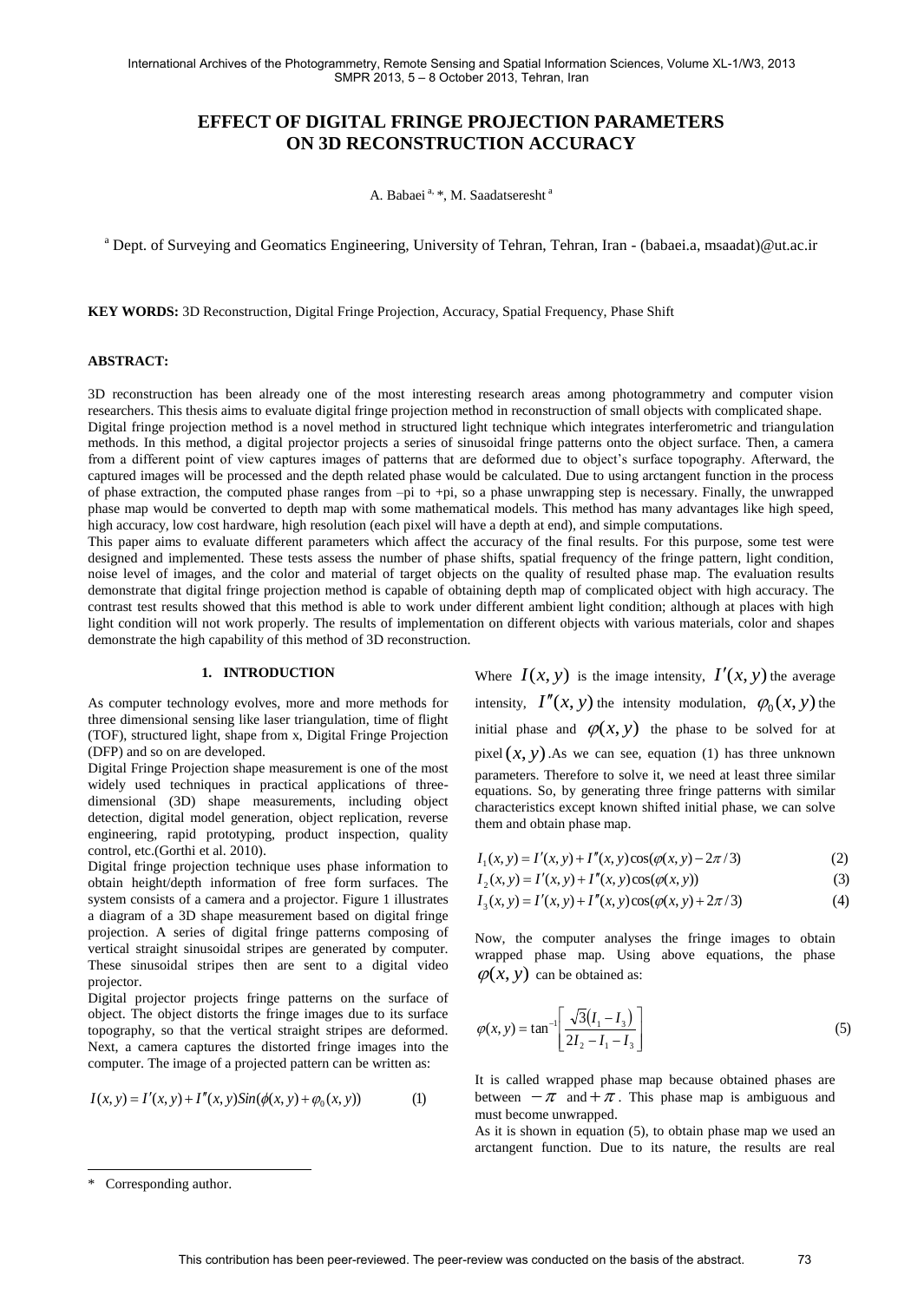numbers between  $-\pi$  and  $+\pi$ . The phase calculated in this step is called wrapped phase because of ambiguities in number of  $2\pi$  discontinuities. The process of determining the unknown integral multiple of  $2\pi$  to be added at each pixel of the wrapped phase map to make it continuous by removing the artificial  $2\pi$  discontinuities is referred to as phase unwrapping. Spatial phase unwrapping is carried out by comparing the phase at neighbouring pixels and adding or subtracting  $2\pi$  to bring the relative phase between the two pixels into the range of  $-\pi$  to  $+\pi$  (Peng 2006). Thus, phase unwrapping is a trivial task if the wrapped phase map is ideal. However, in real measurements, the presence of shadows, low fringe modulations, non-uniform reflectivity of the object surface, fringe discontinuities, noise etc. (Gorthi et al. 2010). To overcome these shortcomings, the absolute phase value could be determined using additional code patterns. In the other word, we can search each pixels neighbourhood in time domain, rather than space domain. This method is called Temporal Phase Unwrapping. This paper aims to compare conventional Spatial and Temporal Phase Unwrapping Algorithms characteristics and overview advantages and disadvantages.

Finally, depth information of each pixel can be computed based on interferometric approaches. The height information of the measured object is modulated in the measured phase, which can be extracted by using a phase to height conversion algorithm. This method calculates relative depth of each pixel with respect to a reference plane. The relative depth calculation approach does not need to know any calibration parameters. Besides, the speed of computation is much more than absolute method.

In order to convert phase to height, the relationship between the height and phase has to be established.



Figure 1. Schematic diagram of DFP system

The schematic diagram of the system is illustrated in Figure 1. Points  $P$  and  $I$  are the perspective centres of the DLP projector and that of the CCD camera, respectively. The optical axes of the projector and the camera coincide at point  $O$  . After the system has been set up, a flat reference plane is measured first whose phase map is used as the reference for subsequent measurements. The height of the object surface is measured relative to this plane (Zhang 2005).

From the point view of the camera, point  $D$  on the object surface has the same phase value as point  $C$  on the reference plane,  $\varphi_D = \varphi_C$ . While, on the CCD array, point D on the object surface and *A* on the reference plane are imaged on the same pixel. By subtracting the reference phase map from the object phase map, we obtained the phase difference at this specific pixel:

$$
\varphi_{AD} = \varphi_{AC} = \varphi_A - \varphi_C \tag{6}
$$

Assume points  $P$  and  $I$  are designed to be on the same plane with a distance *l* to the reference plane and have a fixed distance *d* between them, and reference plane is parallel to the device. Thus,  $\triangle PID$  and  $\triangle CAD$  are similar, the height of point *D* on the object surface relative to reference plane *DB* can be related to the distance between points  $\emph{A}$  and  $\emph{B}$  , or  $\emph{AC}$  :

$$
\frac{d}{\overline{AC}} = \frac{l - \overline{DB}}{\overline{DB}} = \frac{l}{\overline{DB}} - 1\tag{7}
$$

Since  $d$  is much larger than  $AC$  for real measurement, this equation can be simplified as:

$$
z(x, y) = \overline{DB} \approx \frac{l}{d} \overline{AC} = \frac{pl}{2\pi d} \varphi_{AC} = K\varphi_{AC}
$$
 (8)

Where,  $p$  is the fringe pitch on the reference plane in pixel. Therefore, a proportional relationship between the phase map and the surface height can be derived. A simple calibration standard with a known height is used to determine the phase height conversion constant *K* (Zhang 2005). We use a step height with known height. First, we put it on the reference plane and project fringe patterns and capture images. Next, the absolute phase of step height is computed. Then, by subtracting phase of step height and reference plane, the phase difference for the known step height is determined. Finally, the *K* constant is calculated by dividing height of step height to phase difference.

## **2. TUNING PARAMETERS OF DIGITAL FRINGE PROJECTION SYSTEM**

As fully-described in previous section, to get 3D model from DFP, there are four main steps. First, a sinusoidal pattern is projected on target object surface. Then, the image of these patterns that are deformed due to object surface topography, are captured by a camera. Afterward, these images are processed to extract phase map. This phase map contains information about depth of object. Finally, using some mathematical equations this phase map is converted to depth map.

Although many researches have focused on different stages of digital fringe projection, there are some serious questions that are not responded, yet. This paper aims to investigate and evaluate the effect of different parameters used in a conventional DFP system. These parameters are the number of phase shifts, spatial frequency of the fringe pattern, light condition, noise level of images, and the color and material of target objects on the quality of resulted phase map (Babaei, 2012).

For this purpose, four tests designed. First test, evaluates the effect of noise level of the captured image of deformed patterns. In this test the frequency and spatial shift are kept constant. The phase map is then calculated in four scenarios using four sets of images with different SNR. This test was repeated for four different spatial frequencies and results got compared.

Second test investigates the relation between the number of phase shifts and quality of resulted phase map. In this test the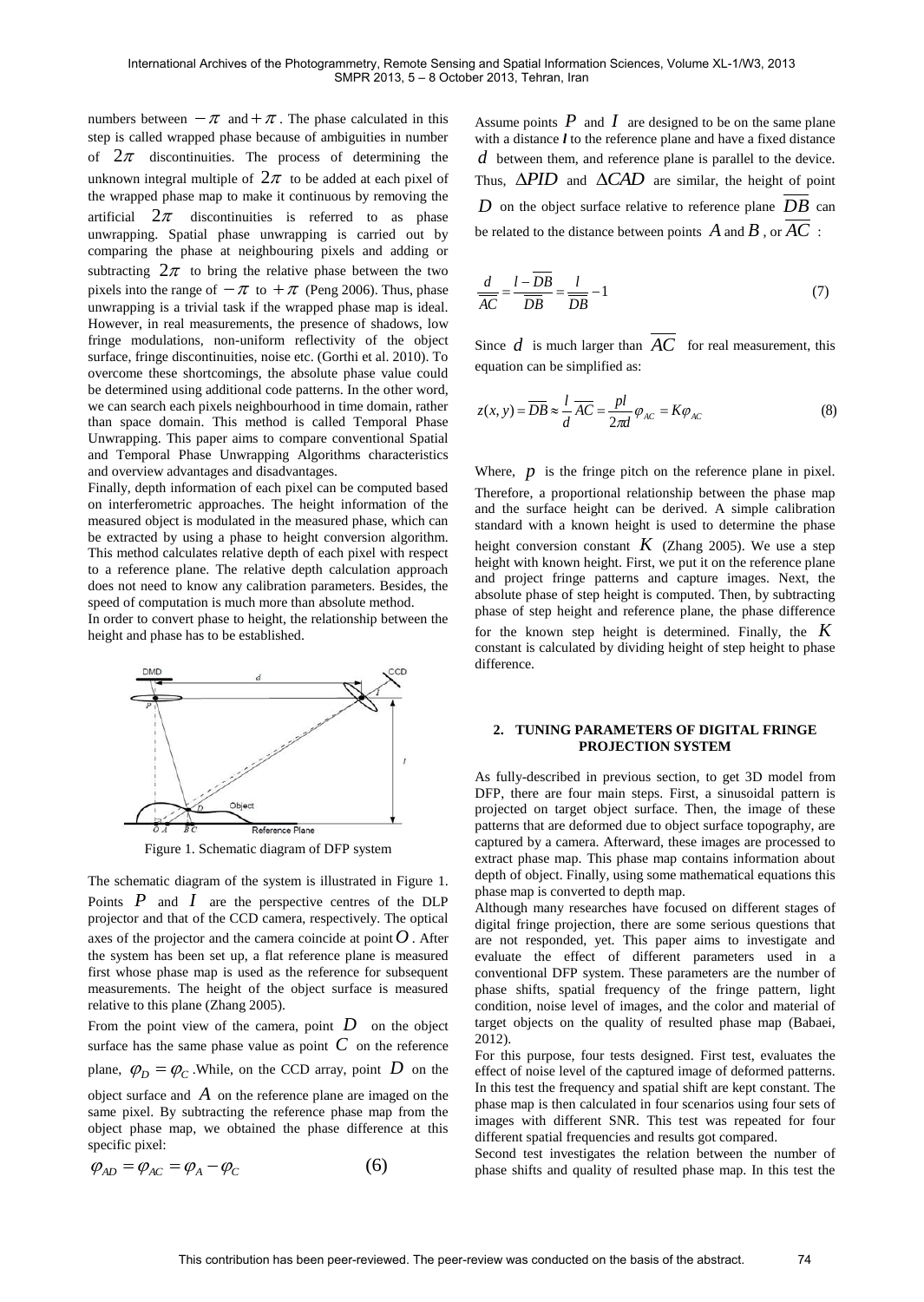phase maps whit four image sets with various number of phase shifts for two different spatial frequencies are computed. The resulted phase maps then compared to the reference phase map. Next test aims to evaluate the effect of spatial frequency of fringe pattern on phase map. For this purpose six set of fringe patterns with different spatial frequency (per pixel frequency) and constant number of phase shift designed. The computed phase map of each set compared to the reference phase map.

The last test assesses the light condition on quality of phase map. Changing light condition in known and precise intervals is not practical, so we decided to change the contrast of fringe patterns. It can be interpreted as changing light condition. The Phase map calculated using four sets of patterns with different contrasts, and the results were compared.

Next section will detail these tests and results.

## **3. TESTS AND RESULTS**

In this section four tests which examine different parameters of a DFP system are stated in details and results are shown.

#### **3.1 Noise Level**

First test, evaluates the effect of noise level of the captured image of deformed patterns. In this test the frequency and spatial shift kept constant. The phase map is calculated in four scenarios using four sets of images with different SNR. The images with different SNR were computed averaging same image two, three and four times. Also, this test was repeated for two different spatial frequencies, 1/64 pixel and 1/1024 pixel. Figure 2 illustrates a row in the phase map. As shown, the phase map computed from images with best SNR has lower variations. Besides, the phase map with greater spatial frequency has lower variations than the smaller spatial frequency.



Figure 2. a row of phase map with 1/64 pixel(up) and 1/1024 pixel (down) spatial frequency with different SNR in different colors

The results showed in high spatial frequency the effect of SNR on phase map is very small and negligible, while in lower spatial frequencies the SNR degrades resulted phase map quality.

#### **3.2 Number of Phase Shifts**

A Second test investigates the relation between the number of phase shifts and quality of resulted phase map. (Liu, 2010) proved that increasing the number of shifts, the effect of noise and gamma decreases. To examine this, the phase maps whit four image sets with three phase shifts, five phase shifts, seven phase shifts and 10 phase shifts and 1/128pixel spatial frequency were computed. The resulted phase maps then compared to the reference phase map which was created by a set of 50 fringe images. As expected, the results show that increasing the number of phase shifts increases the quality of phase map.

This test repeated for a 1/2048 pixel spatial frequency. Comparing these results revealed that in high spatial frequency, the amount of error is much less than the same condition in lower spatial frequencies, which means using the high spatial frequency with fewer fringe shift works as using a lot of number of shifts in lower spatial frequency. Table 1 shows the average phase error (difference with reference phase map) for various phase shifts for two spatial frequencies.

| Number of<br>phase shifts     | Average phase error<br>(rds.) |               | <b>Standard Deviation of</b><br>phase error |               |
|-------------------------------|-------------------------------|---------------|---------------------------------------------|---------------|
|                               | $1/2048$ pixel                | $1/128$ pixel | $1/2048$ pixel                              | $1/128$ pixel |
|                               | 0.044                         | 0.0069        | 0.137                                       | 0.30          |
|                               | 0.0035                        | 0.0066        | 0.043                                       | 0.31          |
|                               | 0.0034                        | 0.0044        | 0.006                                       | 0.30          |
| 10                            | 0.0020                        | 0.0010        | 0.007                                       | 0.32          |
| $T = 1.1$<br>$\sqrt{ }$<br>и. |                               | c             | $\mathbf{r}$ .                              | 1.00<br>. .   |

| Table 1. Comparison of average phase error of two different |  |
|-------------------------------------------------------------|--|
| spatial frequencies with various phase shifts               |  |

This point is already observable in some parts of phase map. For example, a dark target stuck to the statue is demonstrated in figure 3. As shown, the target is flat and there is no variation in depth in target and it's around. So it is expected that it does not exist any anomaly in phase map. Contrarily, in the phase map calculated with 3 shifts, there is a phase variation between target and around. Increasing the number of phase shifts, these variations tend to disappear.



Figure 3. Phase maps of a dark target with 3 shifts (left), 5 shifts (middle) and 10 shifts (right)

#### **3.3 Spatial Frequency**

Next test is done to evaluate the effect of spatial frequency of fringe pattern on phase map. For this purpose six set of fringe patterns with 1/64, 1/128, 1/256, 1/512, 1/1024 and 1/2048 per pixel frequency and constant number of phase shift designed. The computed phase map of each set compared to the reference phase map. Table 2 shows phase error (difference with the reference phase map which was computed with 50 fringe image).

From the table 2, it can be inferred that increasing spatial frequency would increase the gray value differences in pattern images and decrease errors. To illustrate this, the phase map of a dark region that is computed from two series of images with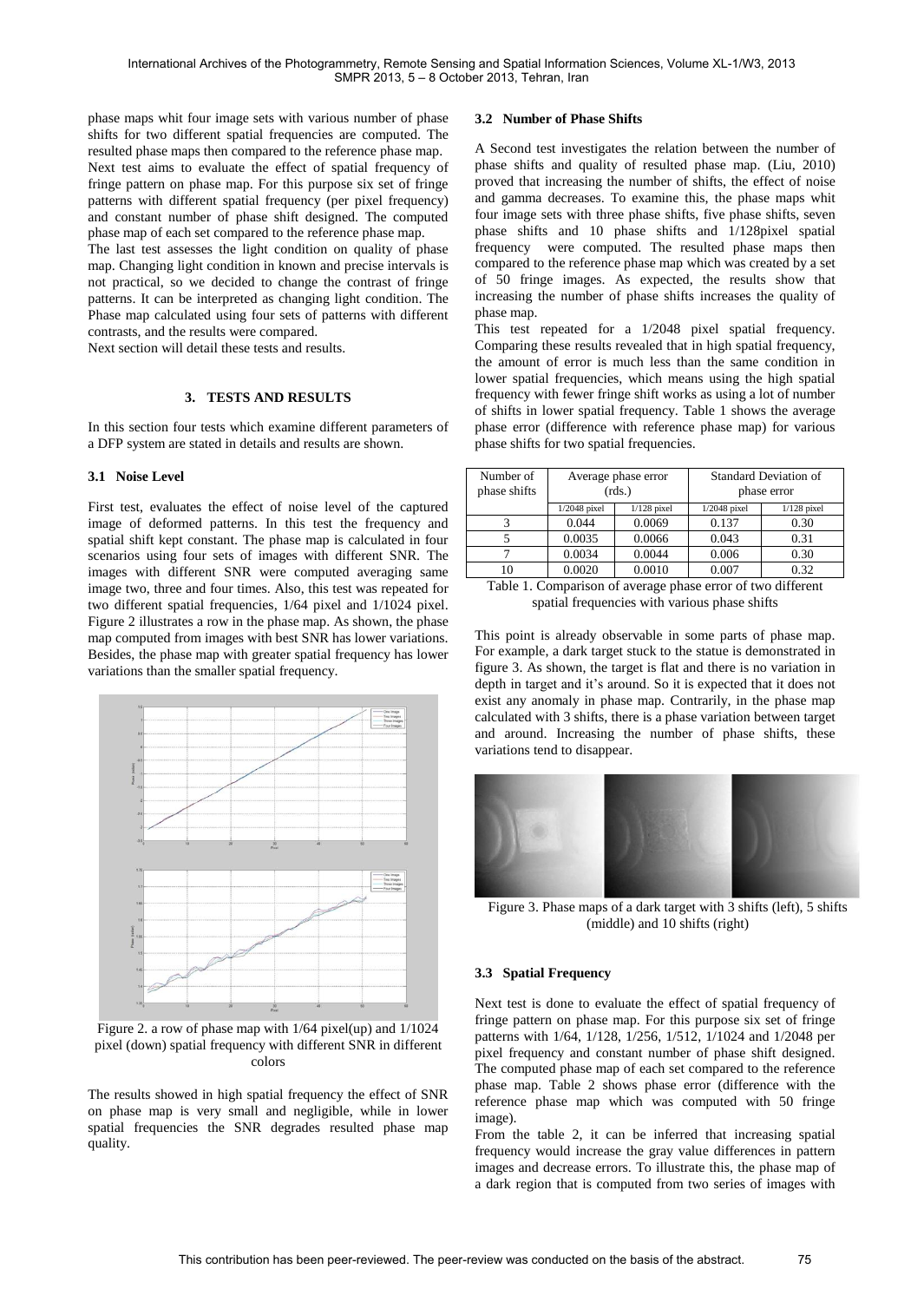1/64 pixel and 1/2048 pixel spatial frequency has showed in figure 4. It is observable that the target is in a flat area, but because of its color, in the lower spatial frequency phase map it has anomaly, while in phase map of 1/64 pixel spatial frequency there is no obvious error.

The results showed that there is no meaningful change in quality of phase map for three first sets, but in the last set of fringe patterns with contrast of 50, the error was 0.0354 radians and it was not negligible.

| <b>Spatial Frequency</b> | Average phase error | Standard deviation of |
|--------------------------|---------------------|-----------------------|
|                          | (rds.)              | phase error           |
| 1/64                     | 0.0072              | 0.330                 |
| 1/128                    | 0.0071              | 0.264                 |
| 1/256                    | 0.0072              | 0.246                 |
| 1/512                    | 0.0135              | 0.240                 |
| 1/1024                   | 0.0119              | 0.235                 |
| 1/2048                   | 0.0623              | 0.141                 |

Table 2. Comparison of phase errors with different spatial frequencies

The results revealed increasing spatial frequency reduces the effect of noise and other errors. The mean error of highest frequency (1/64) was about 0.0072 radians while the lowest frequency (1/2048) has a mean error of 0.0623 radians.



Figure 4. Phase maps of a dark flat target with 1/64 pixel (right) and 1/2048 pixel (left) spatial frequencies

# **3.4 Lighting Condition**

The next test assesses the light condition on quality of phase map. Changing light condition in a known and precise interval is not practical, so we decided to change the contrast of fringe patterns. It can be interpreted as changing the ambient light. The Phase map calculated using four sets of patterns with different contrasts, first set with contrast of 200 [25 225]. second set with contrast of 150 [50 200], third set with contrast of 100 [75175] and fourth set with contrast of 50 [100 150].

Table 3 shows phase error due to different lighting (different contrasts).

| contrast | RMSE (radian) |
|----------|---------------|
| 50       | 0.0354        |
| 100      | 0.0169        |
| 150      | 0.0158        |
| 200      | 0.0128        |

Table 3. Phase error due to different lighting condition.

#### **3.5 Target Object**

The drawback of many 3D capturing systems including structured light systems and laser profilers is the type of the material and colour of the targets. Many of systems fail in dark coloured object, colourful objects and objects with specular surface like metal and fiberglass.

To evaluate effectiveness of Digital Fringe Projection System, three objects with different material and colour were captured.

A specular ceramic test field, a white plaster sculptor and a black fiberglass detailed sculptor were reconstructed. The results of reconstruction are shown in figures 5. As demonstrated in figures, even in a very detailed and dark coloured object, this method successfully reconstructed all the details.



Figure 5. target objects with different material and colours and their 3D reconstructions

#### **4. CONCLUSION**

This paper aimed to evaluate effective parameters on accuracy of a digital fringe projection system and the amount of these influence. For this purpose five tests were implemented to